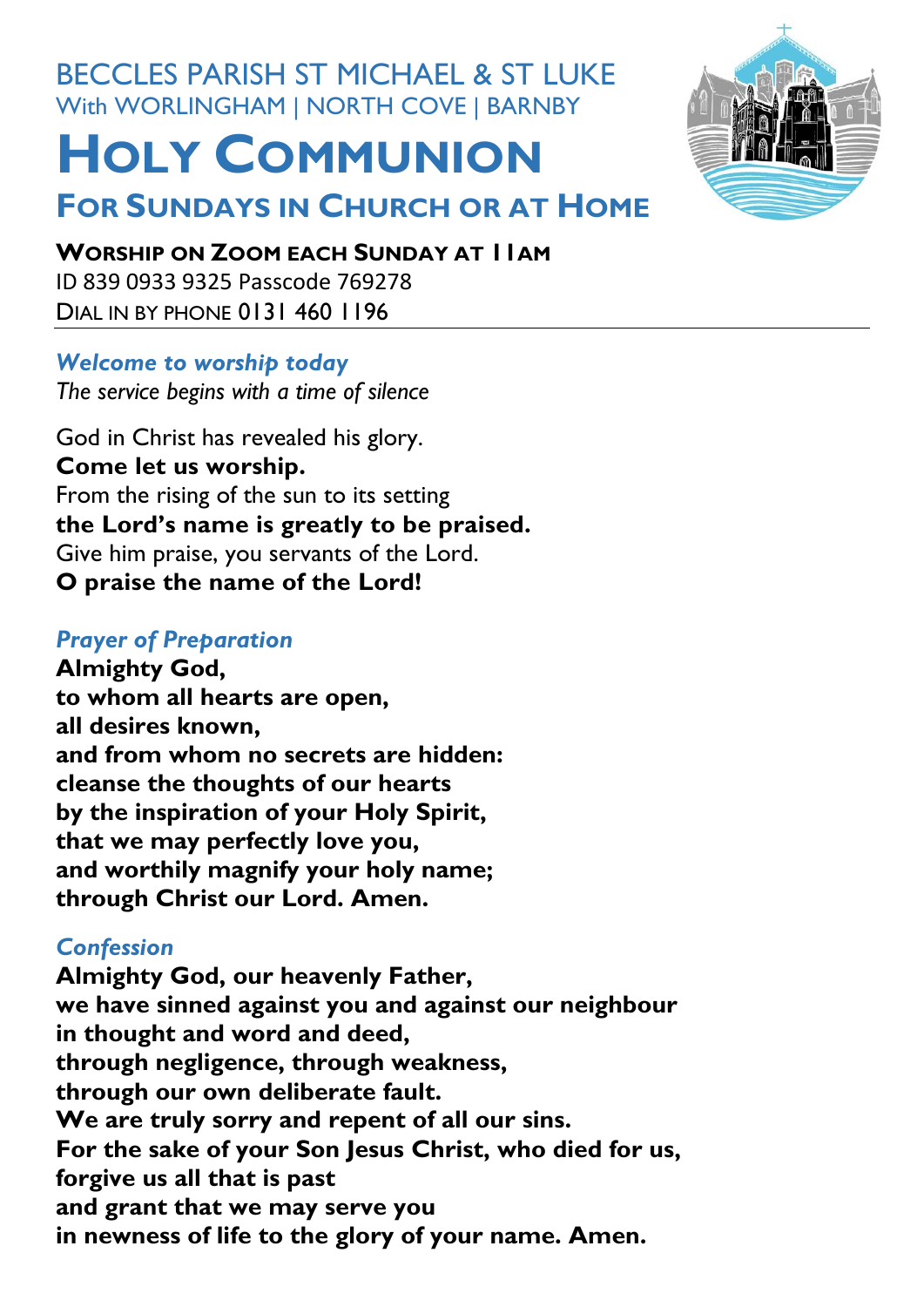### *Absolution*

# *Collect*

*Readings* This is the word of the Lord. **Thanks be to God.**

*Gospel Reading* Hear the Gospel of our Lord Jesus Christ according to *N.* **Glory to you, O Lord.**

*At the end* This is the Gospel of the Lord. **Praise to you, O Christ.**

## *A thought or silence for reflection*

# *Prayers*

These responses may be used

Lord, in your mercy, Lord hear us.

**hear our prayer. Lord graciously hear us.**

And at the end

Merciful Father, **accept these prayers for the sake of your Son, our Saviour Iesus Christ. Amen.** 

### *The Peace*

God will speak peace to his people, to those who turn to him in their hearts. *or* God has called us to live in peace.

The peace of the Lord be always with you **and also with you.**



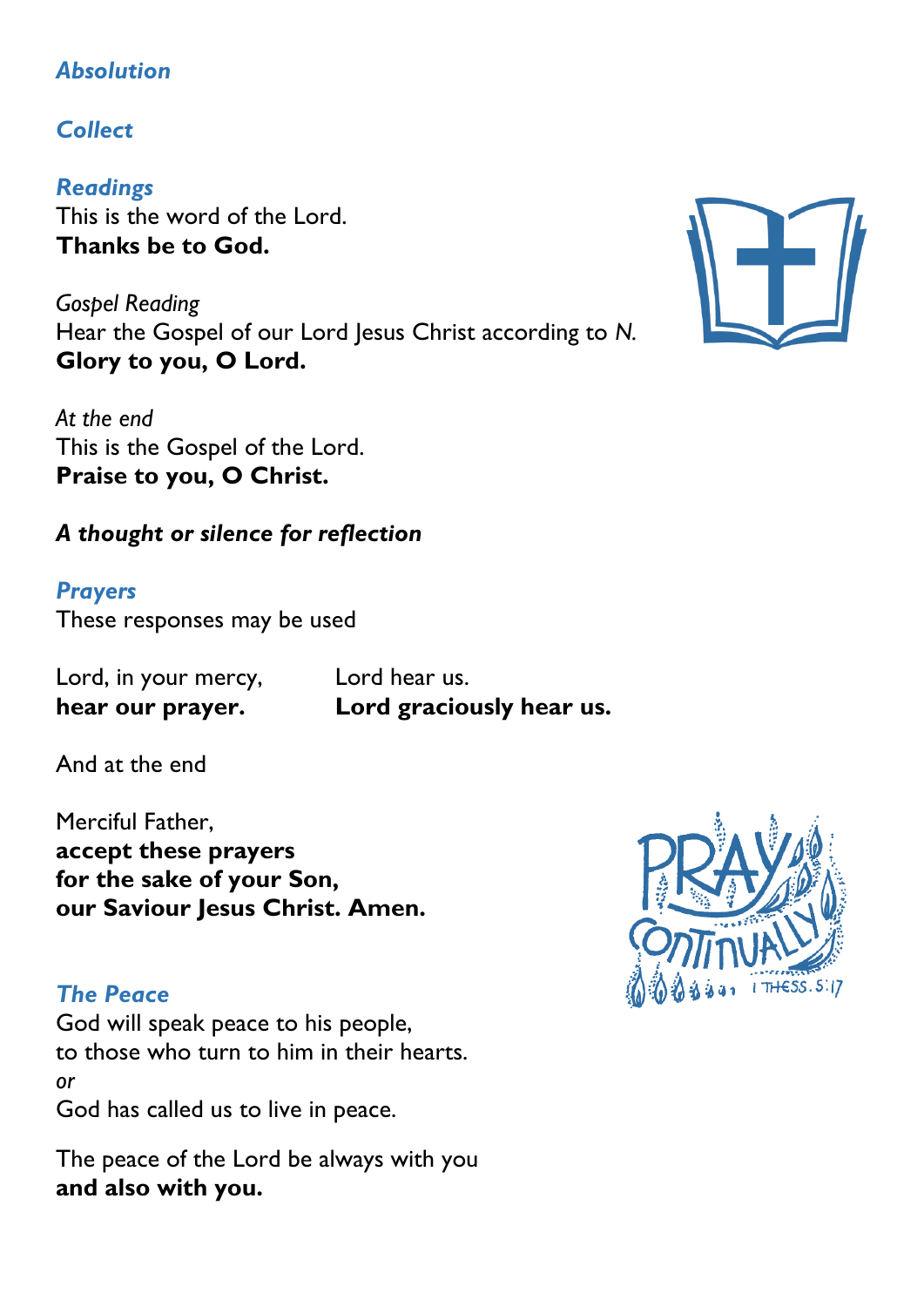#### *Eucharistic Prayer*

The Lord be with you **and also with you.**

Lift up your hearts. **We lift them to the Lord.**



Let us give thanks to the Lord our God. **It is right to give thanks and praise.**

Father, you made the world and love your creation. You gave your Son Jesus Christ to be our Saviour. His dying and rising have set us free from sin and death. And so we gladly thank you, with saints and angels praising you, and saying:

**Holy, holy, holy Lord, God of power and might, Heaven and earth are full of your glory. Hosanna in the highest. Blessed is he who comes in the name of the Lord. Hosanna in the highest.**

We praise and bless you, loving Father, through Jesus Christ, our Lord; and as we obey his command, send your Holy Spirit, that broken bread and wine outpoured may be for us the body and blood of your dear Son.

On the night before he died he had supper with his friends and, taking bread, he praised you. He broke the bread, gave it to them and said: Take, eat; this is my body which is given for you; do this in remembrance of me.

When supper was ended he took the cup of wine. Again he praised you, gave it to them and said: Drink this, all of you; this is my blood of the new covenant, which is shed for you and for many for the forgiveness of sins. Do this, as often as you drink it, in remembrance of me.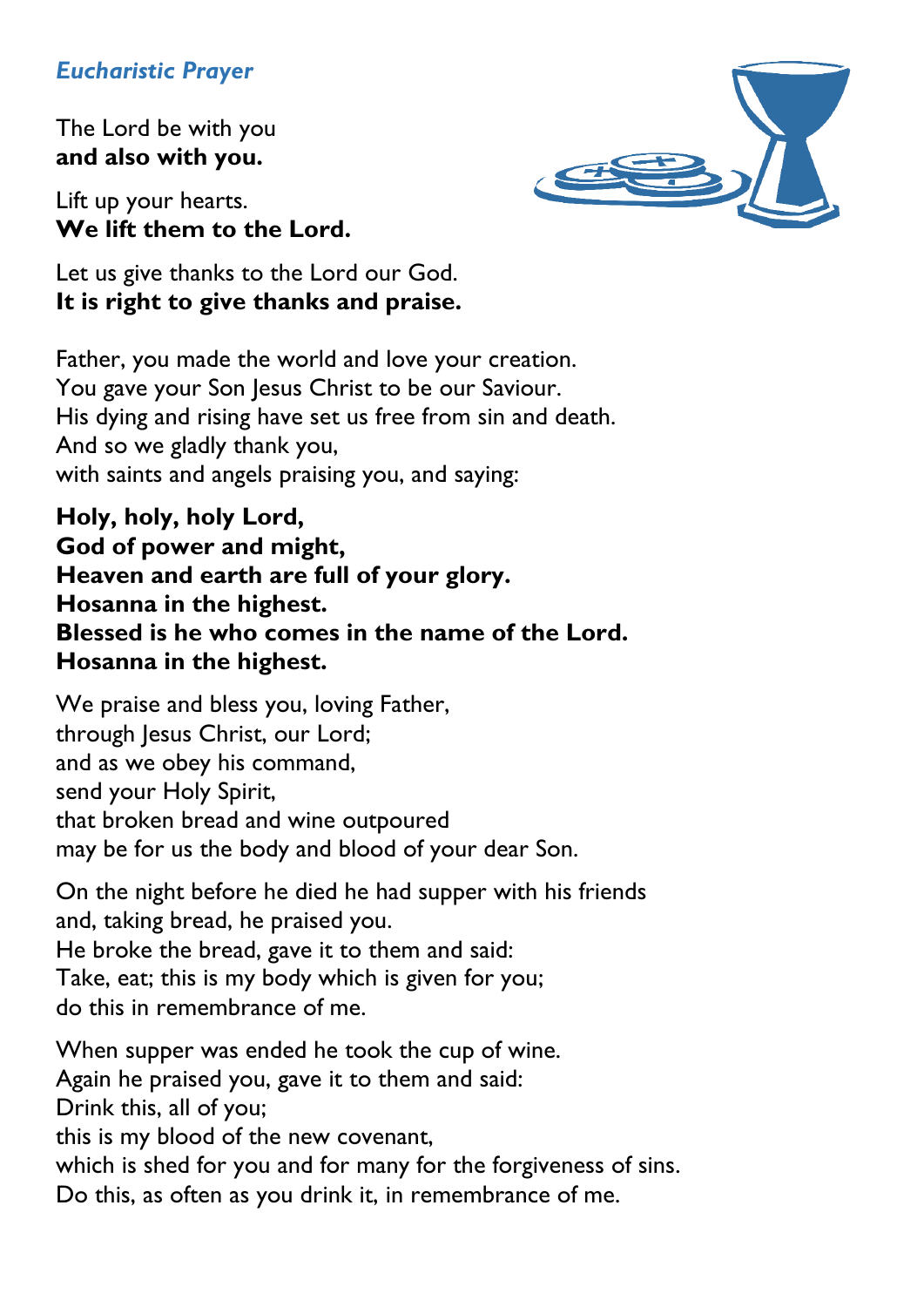So, Father, we remember all that Jesus did, in him we plead with confidence his sacrifice made once for all upon the cross. Bringing before you the bread of life and cup of salvation, we proclaim his death and resurrection until he comes in glory.

Christ is the bread of life: **When we eat this bread and drink this cup, we proclaim your death, Lord Jesus, until you come in glory.**

Lord of all life, help us to work together for that day when your kingdom comes and justice and mercy will be seen in all the earth. Look with favour on your people, gather us in your loving arms and bring us with all the saints to feast at your table in heaven. Through Christ, and with Christ, and in Christ, in the unity of the Holy Spirit, all honour and glory are yours, O loving Father, for ever and ever. **Amen.**

As our Saviour taught us, so we pray

**Our Father in heaven, hallowed be your name, your kingdom come, your will be done, on earth as in heaven. Give us today our daily bread. Forgive us our sins as we forgive those who sin against us. Lead us not into temptation but deliver us from evil. For the kingdom, the power, and the glory are yours now and for ever. Amen.**

#### *Breaking of the Bread*

We break this bread to share in the body of Christ. **Though we are many, we are one body, because we all share in one bread.**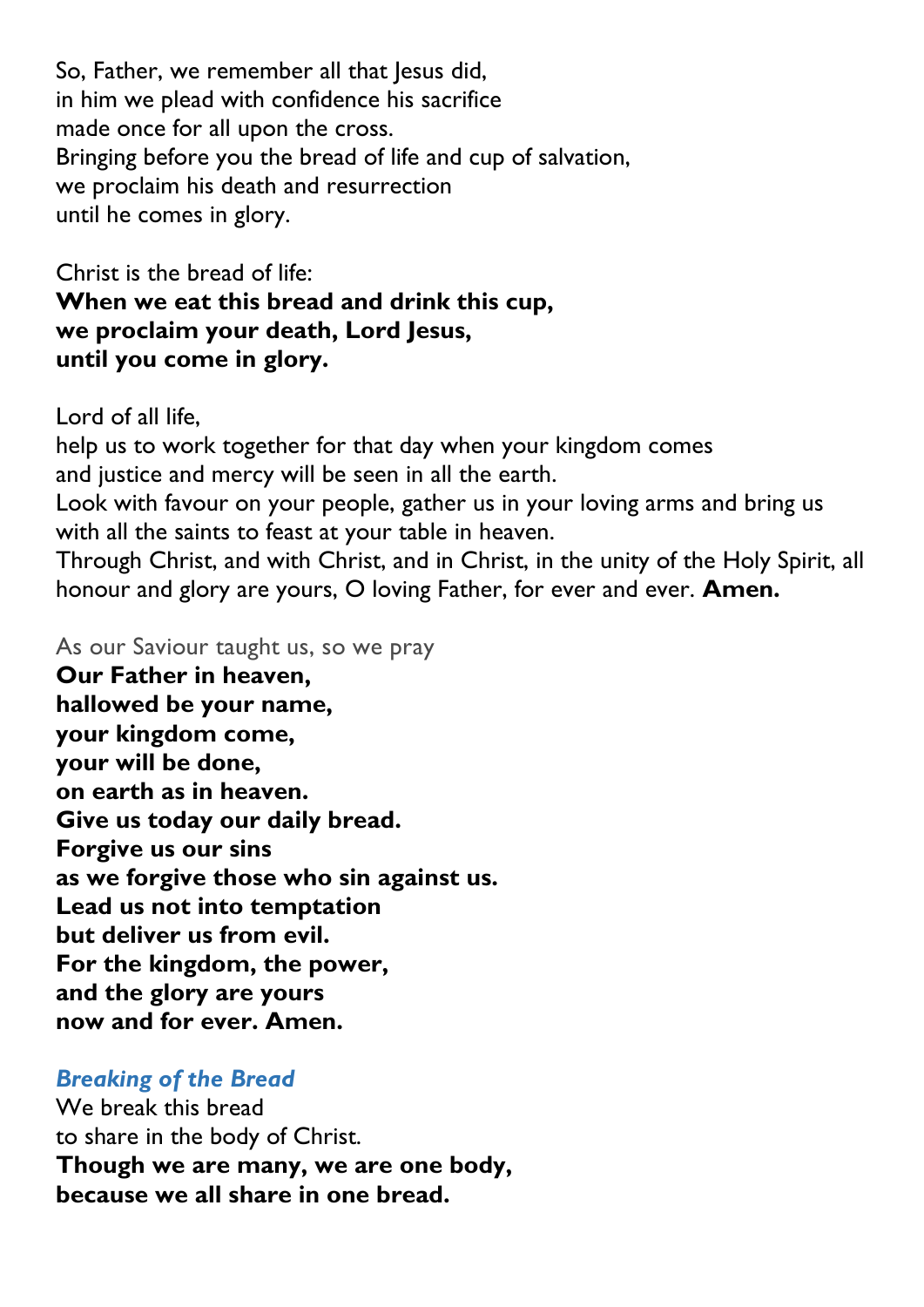**Jesus, Lamb of God, have mercy on us. Jesus, bearer of our sins, have mercy on us. Jesus, redeemer of the world, grant us peace.**

*'Spiritual Communion' is a historic practice in the church for anyone who cannot receive the bread and wine physically. It is possible because Communion is always a spiritual practice and not simply physical. Through God's grace, whilst we cannot receive the bread and wine, we can still receive the sacrament in our hearts, and share in communion with Jesus. In making our communion spiritually, we are joining with Christians everywhere who cannot receive the bread and wine at this time. The following prayer is one form of words to use for Spiritual Communion.*



Thanks be to you, Lord Jesus Christ, for all the benefits you have given me, for all the pains and insults you have borne for me. Since I cannot now receive you sacramentally, I ask you to come spiritually into my heart. O most merciful redeemer, friend and brother, may I know you more clearly, love you more dearly, and follow you more nearly, day by day. Amen. *after the Prayer of St Richard of Chichester*

#### *Giving of Communion*

#### *Prayer after Communion*

**Almighty God, we thank you for feeding us with the body and blood of your Son Jesus Christ. Through him we offer you our souls and bodies to be a living sacrifice. Strengthen us in the power of your Spirit to live and work to your praise and glory. Amen.**